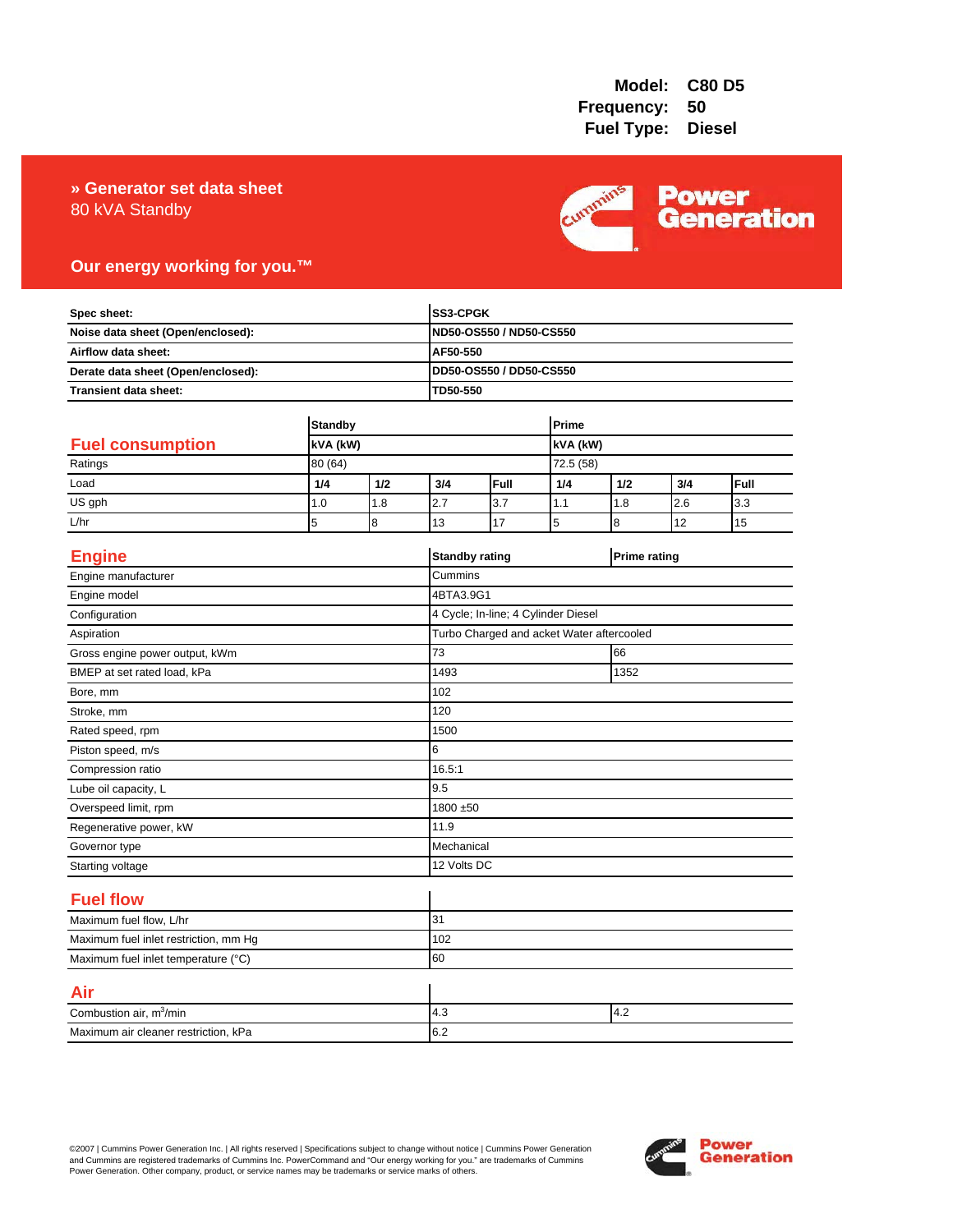| Exhaust                                   | <b>Standby rating</b> | <b>Prime rating</b> |
|-------------------------------------------|-----------------------|---------------------|
| Exhaust gas flow at set rated load, m/min | 10.7                  | 9.98                |
| Exhaust gas temperature, C                | 505                   | 475                 |
| Maximum exhaust back pressure, kPa        | 10.2                  |                     |

 $\overline{\phantom{a}}$ 

### **Standard set-mounted radiator cooling**

| Ambient design, C                                 | 50   |      |  |
|---------------------------------------------------|------|------|--|
| Fan load, KW <sub>m</sub>                         |      |      |  |
| Coolant capacity (with radiator), L               | 10.6 |      |  |
| Cooling system air flow, m3/min @ 12.7mmH2O       | 1.3  |      |  |
| Total heat rejection, BTU/min                     | 2175 | 1980 |  |
| Maximum cooling air flow static restriction mmH2O | 19.1 |      |  |

# **Open set derating factors kVA (kW)**

Note: Standard open genset options running at 400V, 150m above sea level. For enclosed product derates, please refer to datasheet - DD50- CS550.

|                | $27^{\circ}$ C | $40^{\circ}$ C | $45^{\circ}$ C | $50^{\circ}$ C  | 55°C        |
|----------------|----------------|----------------|----------------|-----------------|-------------|
| <b>Standby</b> | 79.8 (63.8)    | 77 (61.6)      | 74.8 (59.8)    | 72.4 (57.9)     | 70.1 (56.1) |
| Prime          | 71.9 (57.5)    | 70 (56)        | 67.9 (54.3)    | 65.8 (52.6)     | 63.8 (51)   |
| Weights*       |                |                | Open           | <b>Enclosed</b> |             |

| 1151                | TODEN | TENGIOSEG |
|---------------------|-------|-----------|
| Unit dry weight kgs | 1014  | 1654      |
| Unit wet weight kgs | 1050  | 785       |

\* Weights represent a set with standard features. See outline drawing for weights of other configurations

| <b>Dimensions</b>                | Lenath | <b>Width</b> | <b>Height</b> |
|----------------------------------|--------|--------------|---------------|
| Standard open set dimensions     | 1950   | 1046         | 1221          |
| Enclosed set standard dimensions | 2279.5 | 1084         | 1478          |

### **Genset outline**

### **Open set**



#### **Enclosed set**



Outlines are for illustrative purposes only. Please refer to the genset outline drawing for an exact representation of this model.

©2007 | Cummins Power Generation Inc. | All rights reserved | Specifications subject to change without notice | Cummins Power Generation and Cummins are registered trademarks of Cummins Inc. PowerCommand and "Our energy working for you." are trademarks of Cummins<br>Power Generation. Other company, product, or service names may be trademarks or service marks o